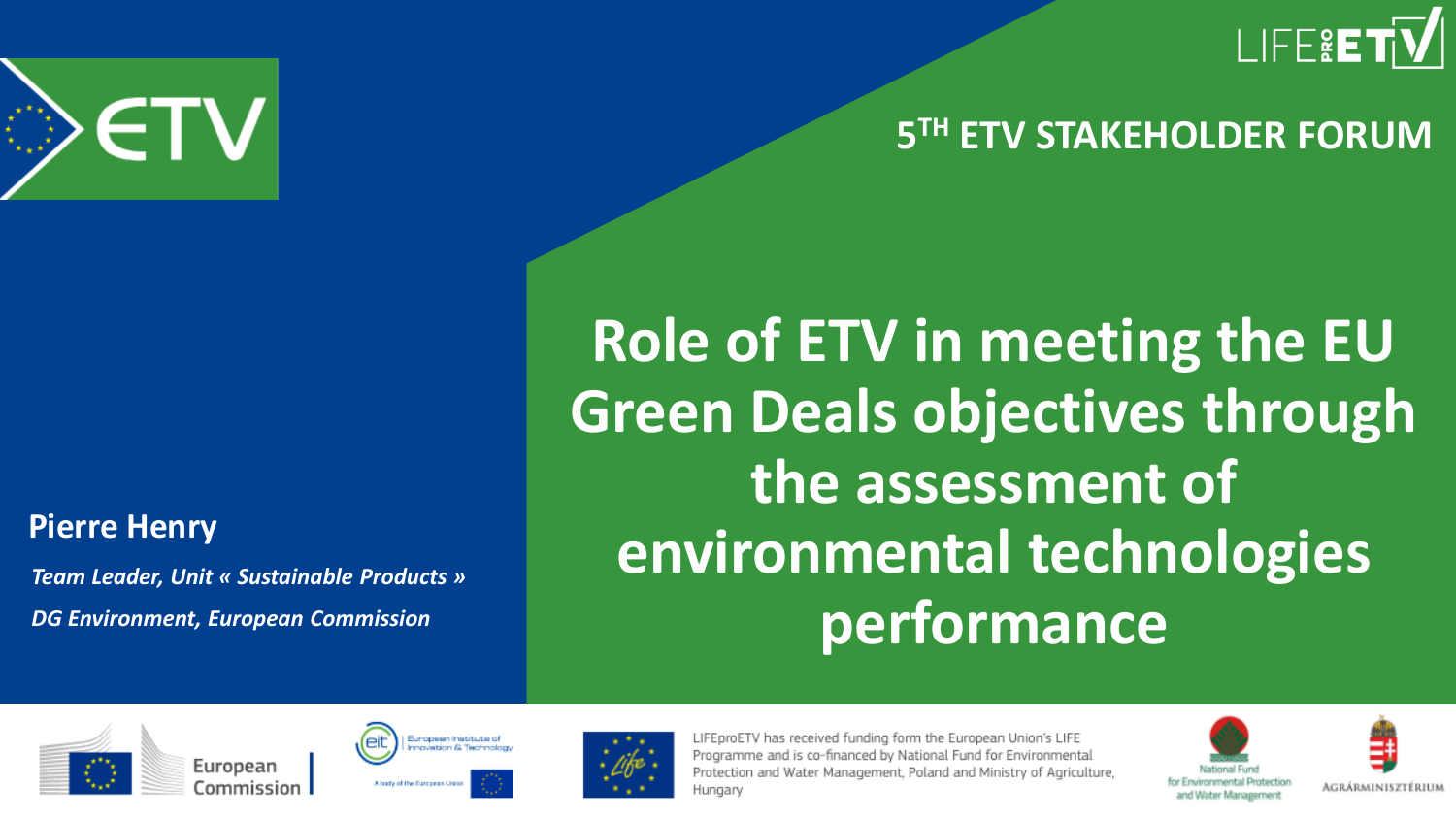## **The Zero Pollution Ambition**

The **zero pollution vision for 2050** is for **air, water and soil pollution** to be reduced to levels no longer considered harmful to **health and natural ecosystems**, that respect the boundaries with which our planet can cope, thereby creating a **toxicfree environment.**









oroETV has received funding form the European Union's LIFE: ogramme and is co-financed by National Fund for Environmental tection and Water Management, Poland and Ministry of Agriculture,

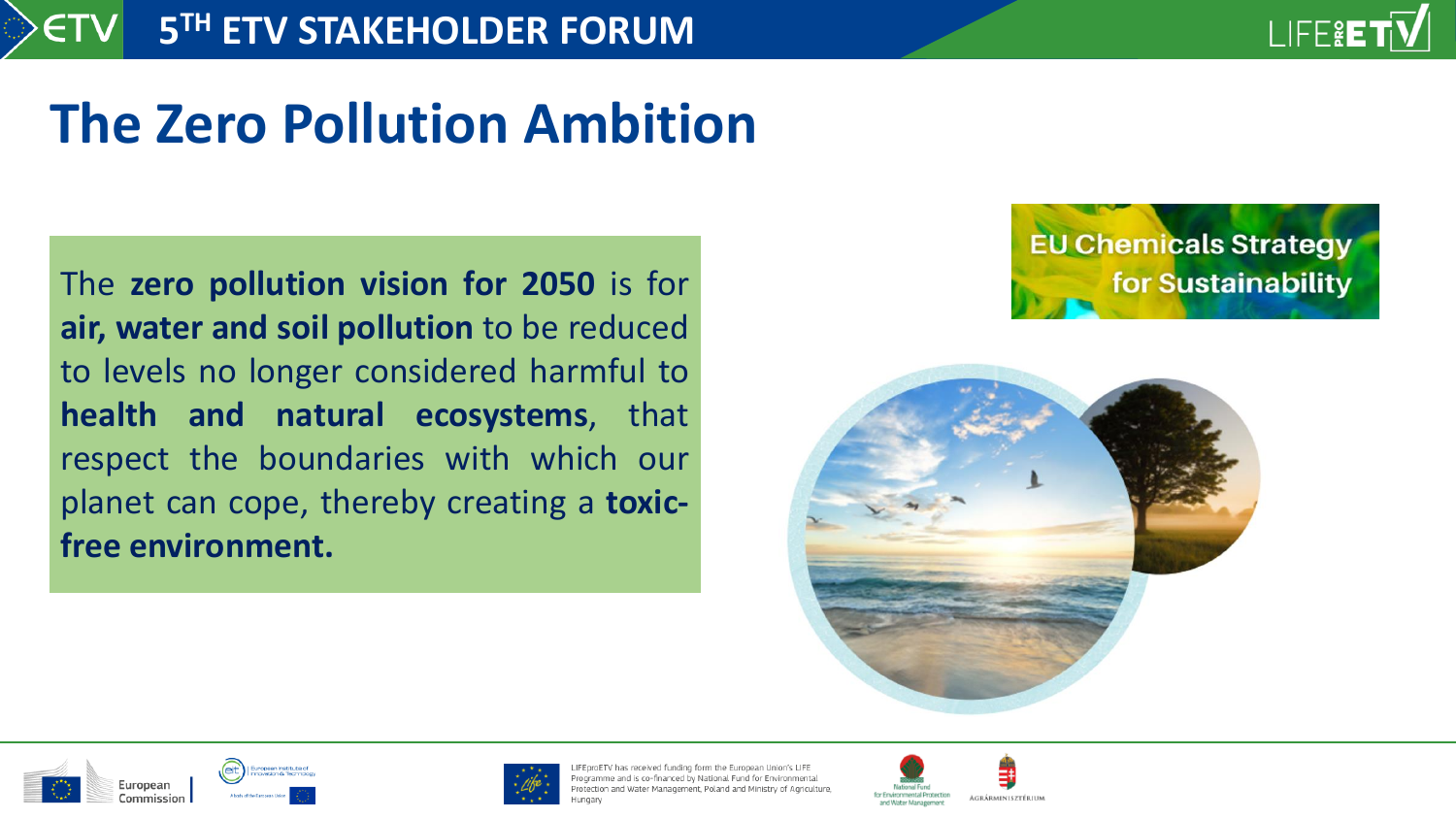

## **Key targets of Zero Pollution for 2030**

- ➢ Air: reducing the number of premature deaths caused by air pollution by 55%
- ➢ Water: reducing plastic litter at sea by 50% and microplastics released by 30%
- ➢ Soil: reducing nutrient losses and the use of chemical pesticides by 50%
- ➢ Waste: significantly reducing waste generation, and residual municipal waste by 50%

### **New technologies are needed to achieve these targets.**

- $\checkmark$  New production processes emitting less pollutants to air, water and soil
- $\checkmark$  New energy technologies saving resources and/or reducing emissions
- $\checkmark$  New agricultural technologies controlling better the use of fertilisers and pesticides
- $\checkmark$  New water treatment techniques integrating the removal of microplastics
- $\checkmark$  New recycling techniques, reuse of industrial by-products and used products





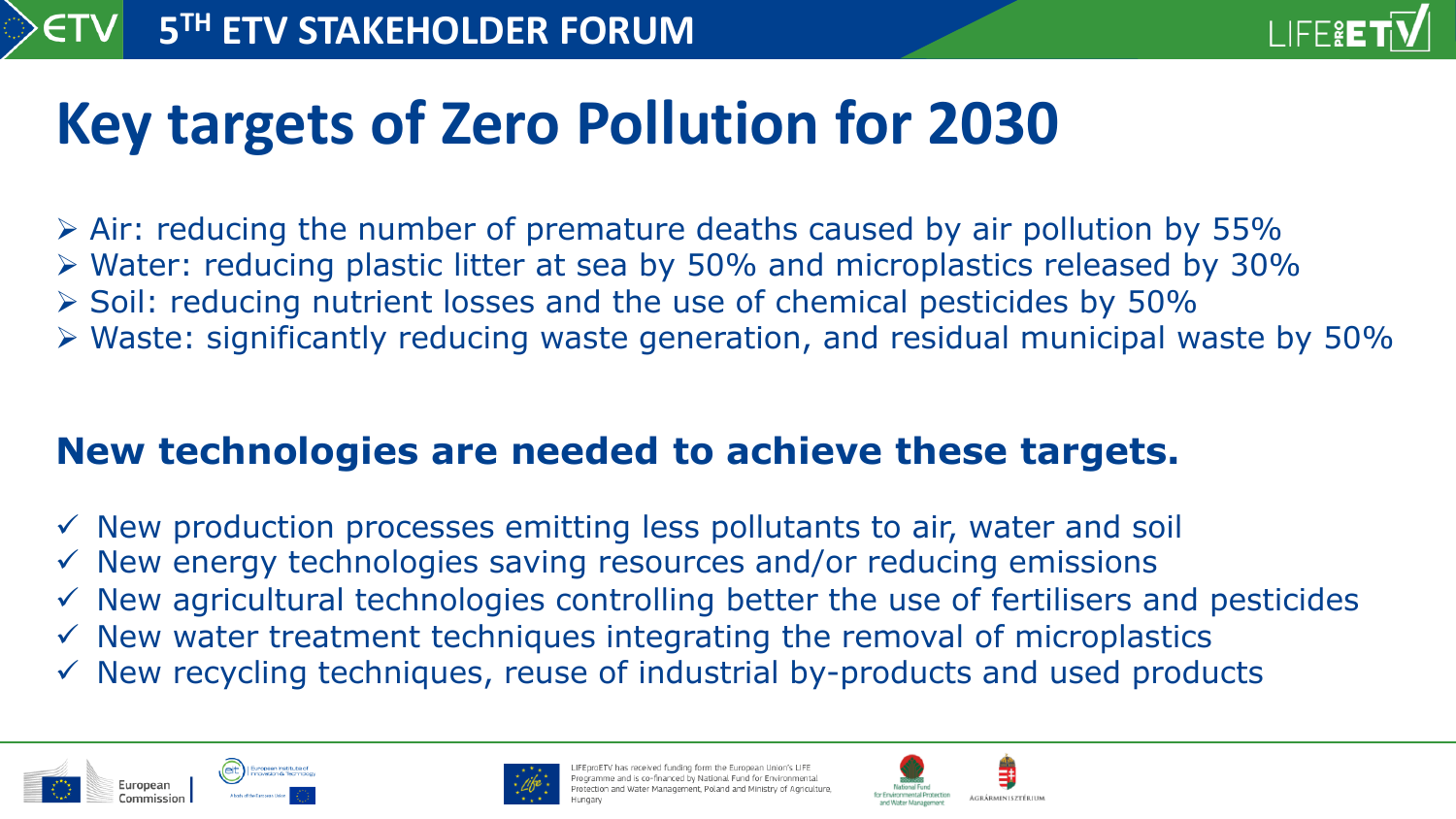

## **Environmental Technology Verification (ETV)**

- ➢ A proven, robust **process to verify the performance** of environmental technologies
- ➢ A source of **credible information** on innovative technologies
- ➢ More **flexible** than certification, adapting to technology characteristics
- ➢ Gives **credibility** to technology developers
- ➢ **Reduces the risk** for technology purchases and users



C Fotolia



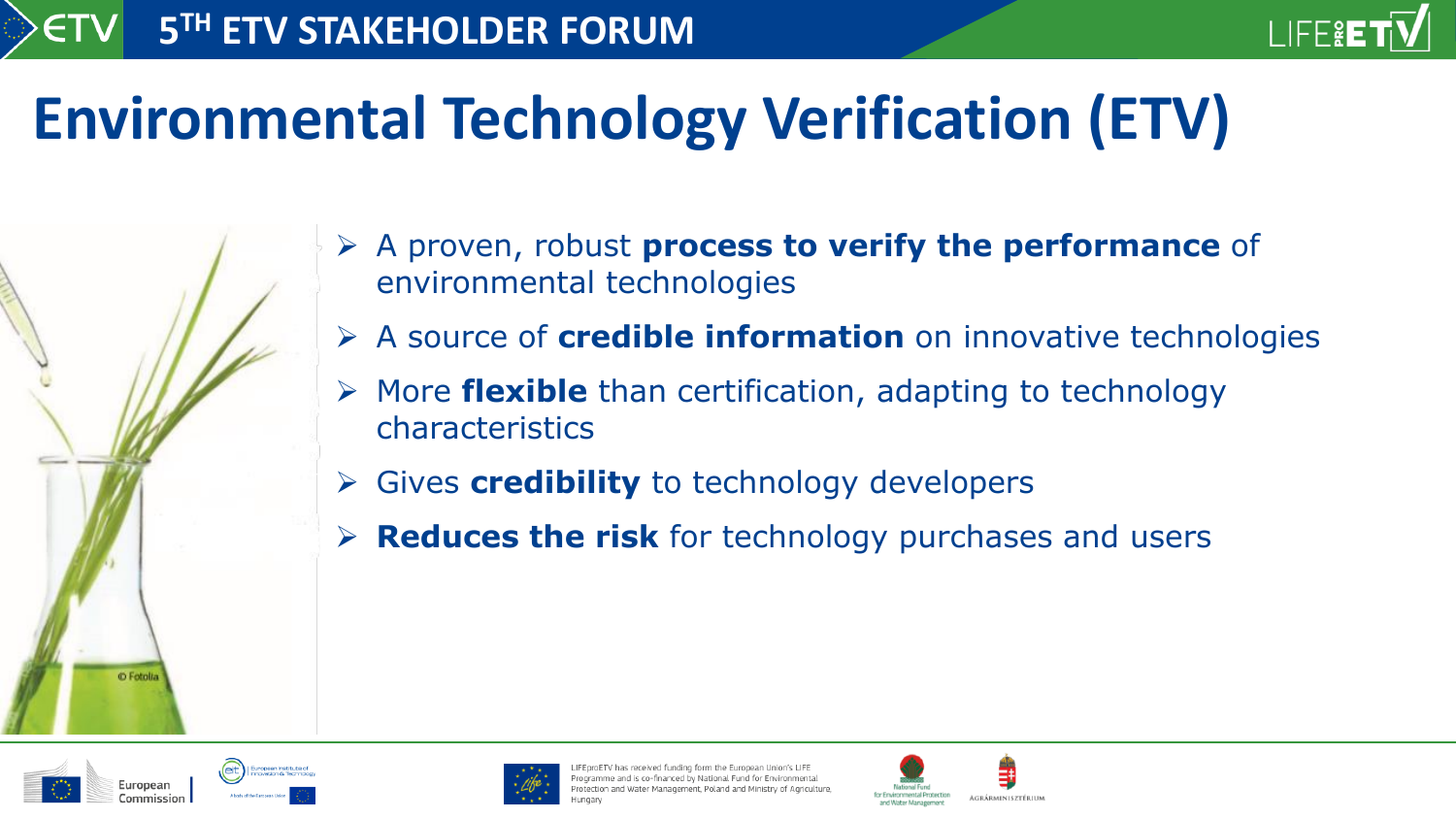### LIFE&E<sup>-</sup>

# **How does ETV work?**

- ➢ ETV implemented by **Verification Bodies**, accredited by National Accreditation Bodies as inspection bodies (ISO 17020)
- ➢ Verification Bodies accredited for **specific technology areas**: water, energy and/or materials and waste
- ➢ EU **ETV process** based on ISO Standard 14034, described in the ETV General Verification Protocol
- ➢ Coordination by a **Technical Group** providing guidance on quality and procedures
- ➢ The result is a **Statement of Verification** published on the ETV website on Europa







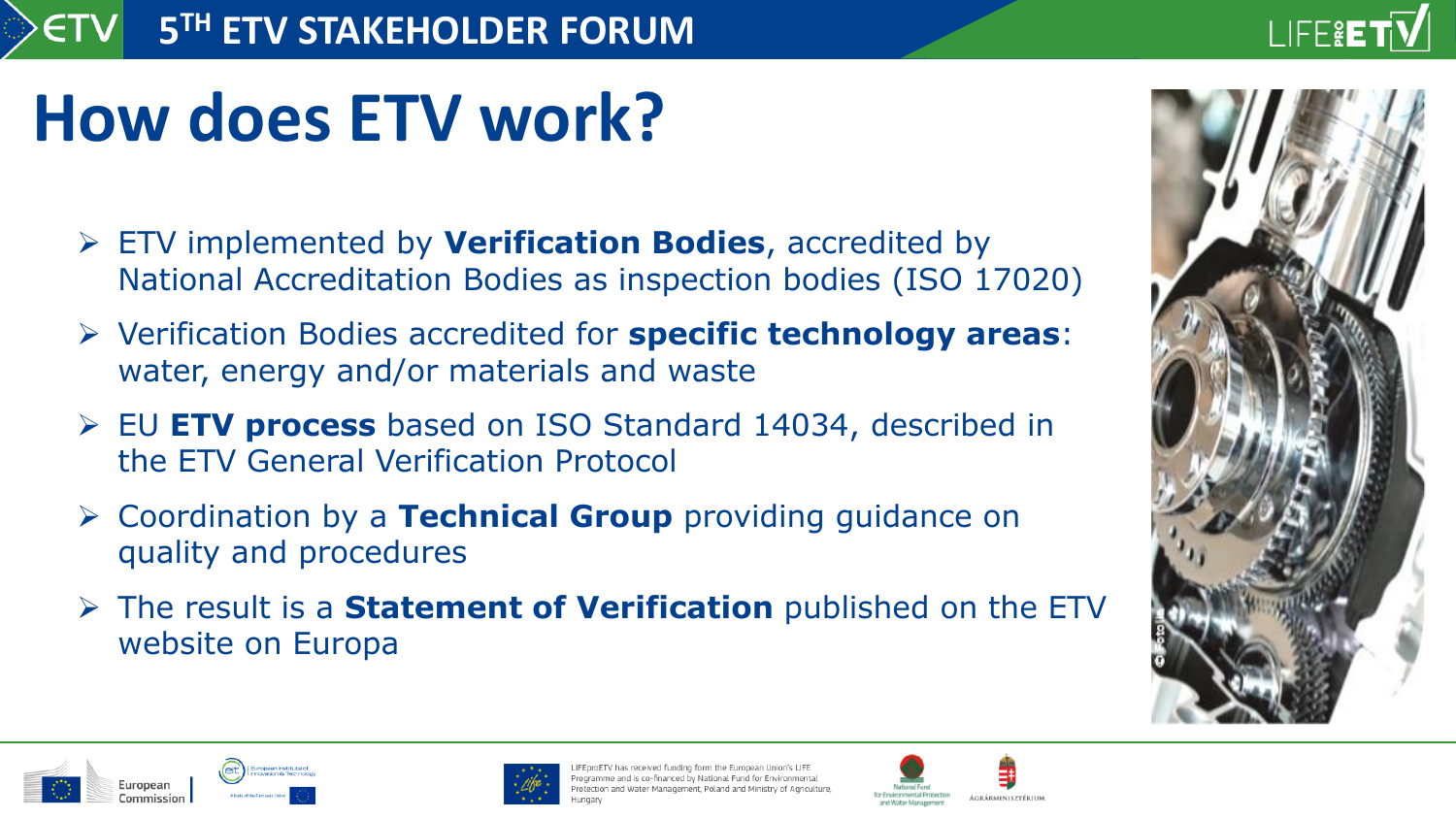

# **How does ETV reduce risks?**

- $\checkmark$  Technologies arriving on the market lack records of performance in use. Tests under controlled condition may compensate.
- $\checkmark$  Technology developers may not have the internal validation and control systems ensuring the quality of in-house tests.
- $\checkmark$  In the absence of established standards or certification scheme, third-party assessment may be not available or not reliable.
- $\checkmark$  ETV provide a reliable third-party assessment based on tests under controlled quality.
- $\checkmark$  ETV provides a source of information on the performance of new technologies.
- ✓ Harmonised ETV process and EU guidance ensure high quality for verification procedures for any accredited ETV Verification Body.





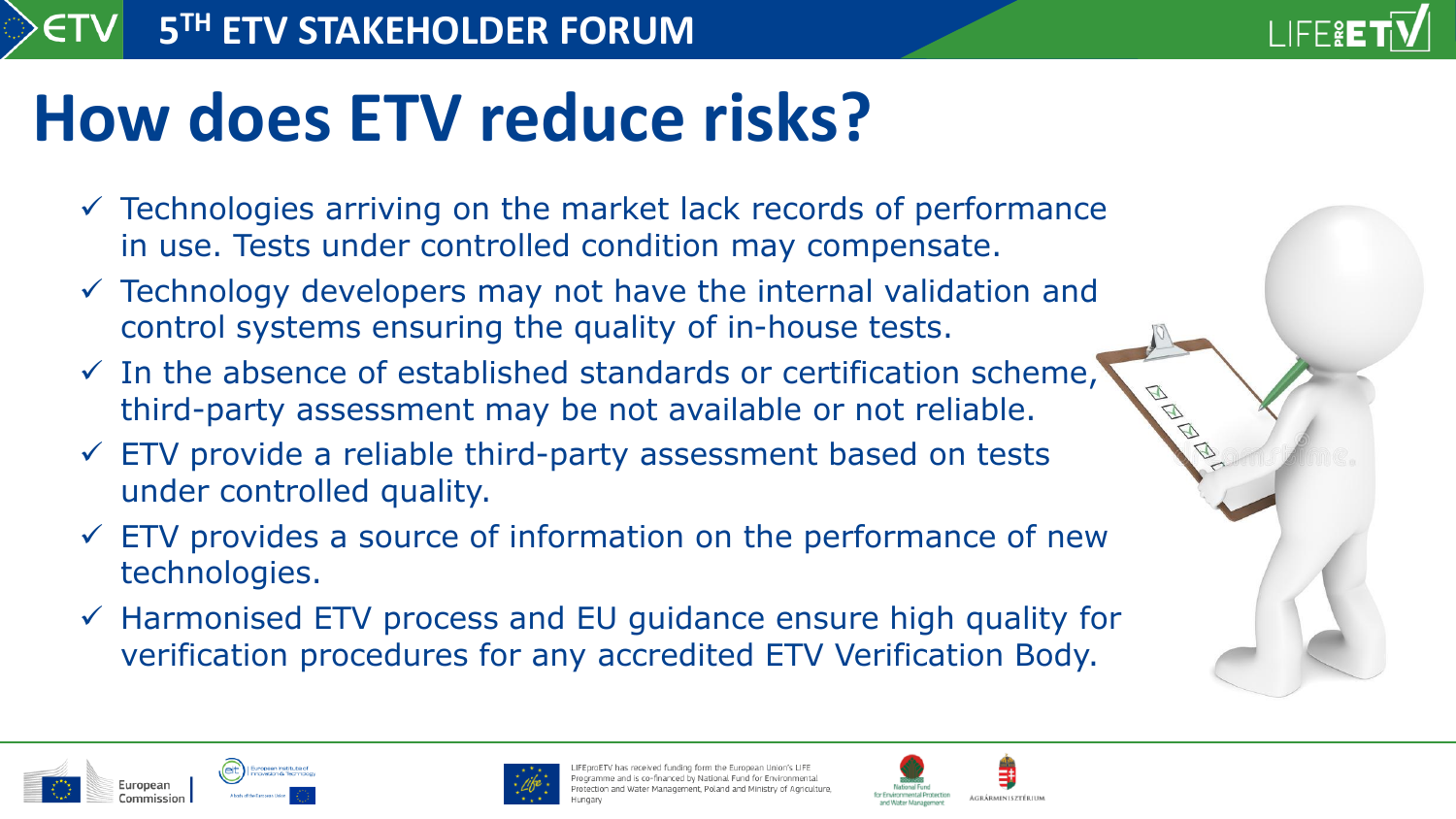## **Example of verified technology: RECYOUEST**



**5 TH ETV STAKEHOLDER FORUM**

 $\triangleright$  Treatment of plastic used in agriculture, such as the nets used for round straw bales made of high-density polyethylene (HDPE) and twines of polypropylene (PP).

LIFE&ET

- ➢ RECYOUEST innovative process is based on recycling techniques used in the textile sector and can separate plastic from impurities without the use of water.
- ➢ Verified parameters:
	- Physical and mechanical performance parameters in dispersion, compared with virgin material;
	- Operational parameters of the recycling process





has received funding form the European Union's LIFE ne and is co-financed by National Fund for Environmenta d Water Management. Poland and Ministry of Agriculture

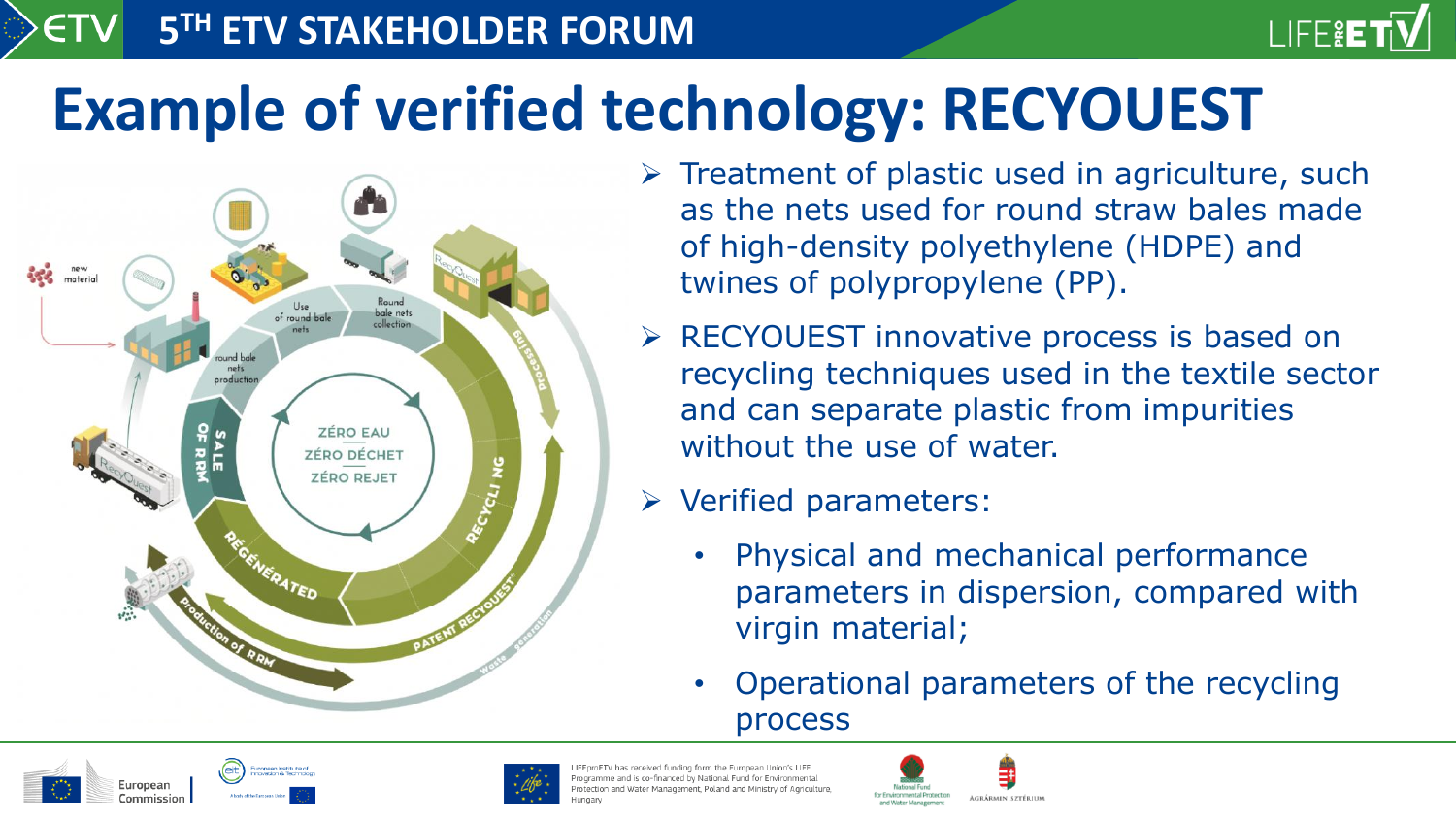

### **5 TH ETV STAKEHOLDER FORUM**

### **Example II: Airport runoff and perched water treatment EFFE® GX**

- $\triangleright$  The water treatment plant EFFE® GX increases the amount of dissolved oxygen in water, reduces foul odour by treating the gaseous substances and reduces emissions into water bodies of airport surroundings. The technology reduces the amount of solids and dissolved metals and other compounds that affect the water quality.
- $\triangleright$  The results can be achieved under normal winter conditions. The water flow can vary from 0 m3/h to 15 m3/h (range of storm water flow).